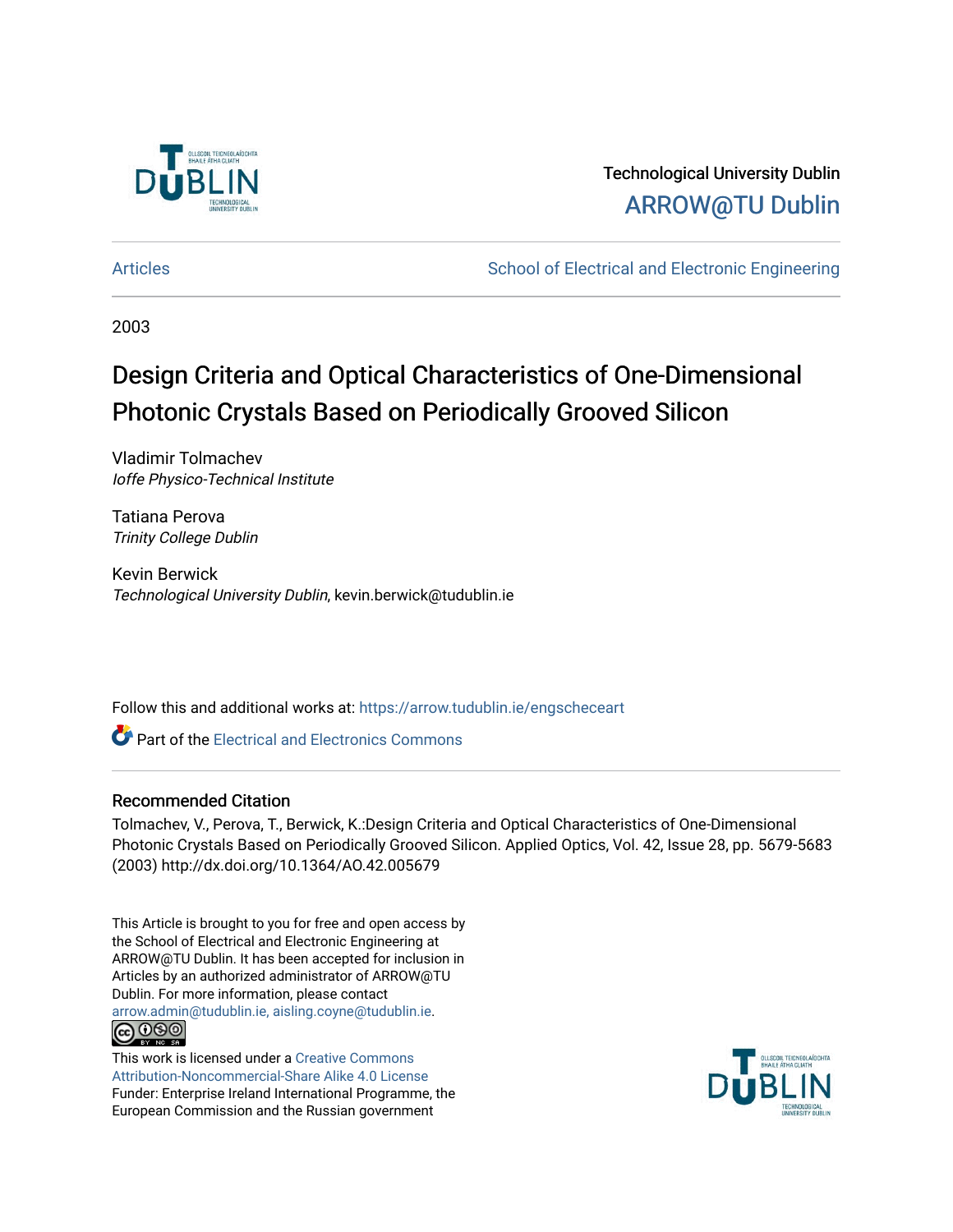## **Design criteria and optical characteristics of one-dimensional photonic crystals based on periodically grooved silicon**

Vladimir Tolmachev, Tatiana Perova, and Kevin Berwick

Photonic bandgap (PBG) regions have been calculated for periodically grooved Si structures, acting as a one-dimensional photonic crystal. The wavelength range of the PBG as a function of the ratio  $(D_{\text{Si}}/A)$ is presented, where  $D_{\rm Si}$  is the width of the Si walls and *A* is the grooved silicon lattice constant. The influence of the parameter  $D_{\rm Si}$ , the refractive index of the space between the Si walls and the number of structure periods, *m*, on the forming of PBG regions is discussed. A good correlation between the calculated and the experimentally observed PBG regions is obtained. © 2003 Optical Society of America *OCIS codes:* 300.6340, 310.3840, 160.6000.

#### **1. Introduction**

One-dimensional (1D) photonic crystals (PCs) with a regular change in the refractive index *n*, can be easily fabricated with the well-known technique of multilayer coating onto different substrates.<sup>1</sup> With this technique, structures with refractive-index changes in the vertical direction can be obtained. These types of structures can be utilized for the manipulation of optical beams propagating perpendicular to the substrate plane. It is well known that 1D PCs can, under certain conditions, exhibit properties similar to three-dimensional PCs. For example, they can show complete reflection of incident light of any polarization and all angles over a wide spectral range; that is, they can act as omnidirectional reflectors.2,3 However, these reflectors are designed for a light beam that propagates in the vertical direction with respect to the substrate, since the refractive index is modulated in the vertical direction only. To implement the 1D PC based on Si using current fab-

0003-6935/03/285679-05\$15.00/0

© 2003 Optical Society of America

rication technologies, it is necessary to mould the light flow in the horizontal direction.

It has been recently shown<sup> $4-6$ </sup> that it is possible to fabricate horizontally aligned periodic structures on Si. Foresi *et al*.4 and Villeneuve *et al*.5 describe a 1D PC structure consisting of a Si strip containing a periodic array of holes, resulting in a PBG region between 1.3 and 1.7  $\mu$ m. Tolmachev *et al.*<sup>6</sup> fabricated a periodic array of grooves in a (110) Si substrate and proposed its use as a horizontally aligned 1D PC. The grooved silicon structure is fabricated by wet anisotropic etching of (110) Si in concentrated  $KOH:H<sub>2</sub>O$  solution. Photolithography is used to pattern a periodic array onto the resist. This resist pattern is then used to vertically etch (110) Si via a  $\mathrm{SiO}_2$  mask, resulting in a periodic structure of alternating Si walls and air.7 As a result of this etching process, vertical grooves with uniform and highquality smooth Si walls up to 200  $\mu$ m high can be obtained (Fig. 1). Although Kendall<sup>7</sup> in 1979 suggested the use of these structures as far-IR filters, to our knowledge their optical properties have not been reported to date.

The possibility of fabricating 1D PCs, based on grooved Si and the measurement of their reflection spectra *R* in the IR range ( $\lambda = 2$ –15  $\mu$ m), has been reported.8,9 Tolmachev *et al*.8,9 have measured the reflection spectra of a number of periodically grooved Si samples using an FTS 6000 FTIR spectrometer in conjunction with a UMA 500 microscope, together with a specially designed attachment that allows the positioning of the sample in three directions. This setup allows the measurement of Si structures with a

V. Tolmachev is with Ioffe Physico-Technical Institute, Polytechnicheskaya 26, St. Petersburg, Russia. T. Perova (perovat@tcd.ie) is with the Department of Electronic and Electrical Engineering, University of Dublin, Trinity College, Dublin 2, Ireland. K. Berwick is with the Department of Electronic and Communications Engineering, Dublin Institute of Technology, Kevin Street, Dublin 8, Ireland.

Received 13 March 2003; revised manuscript received 23 June 2003.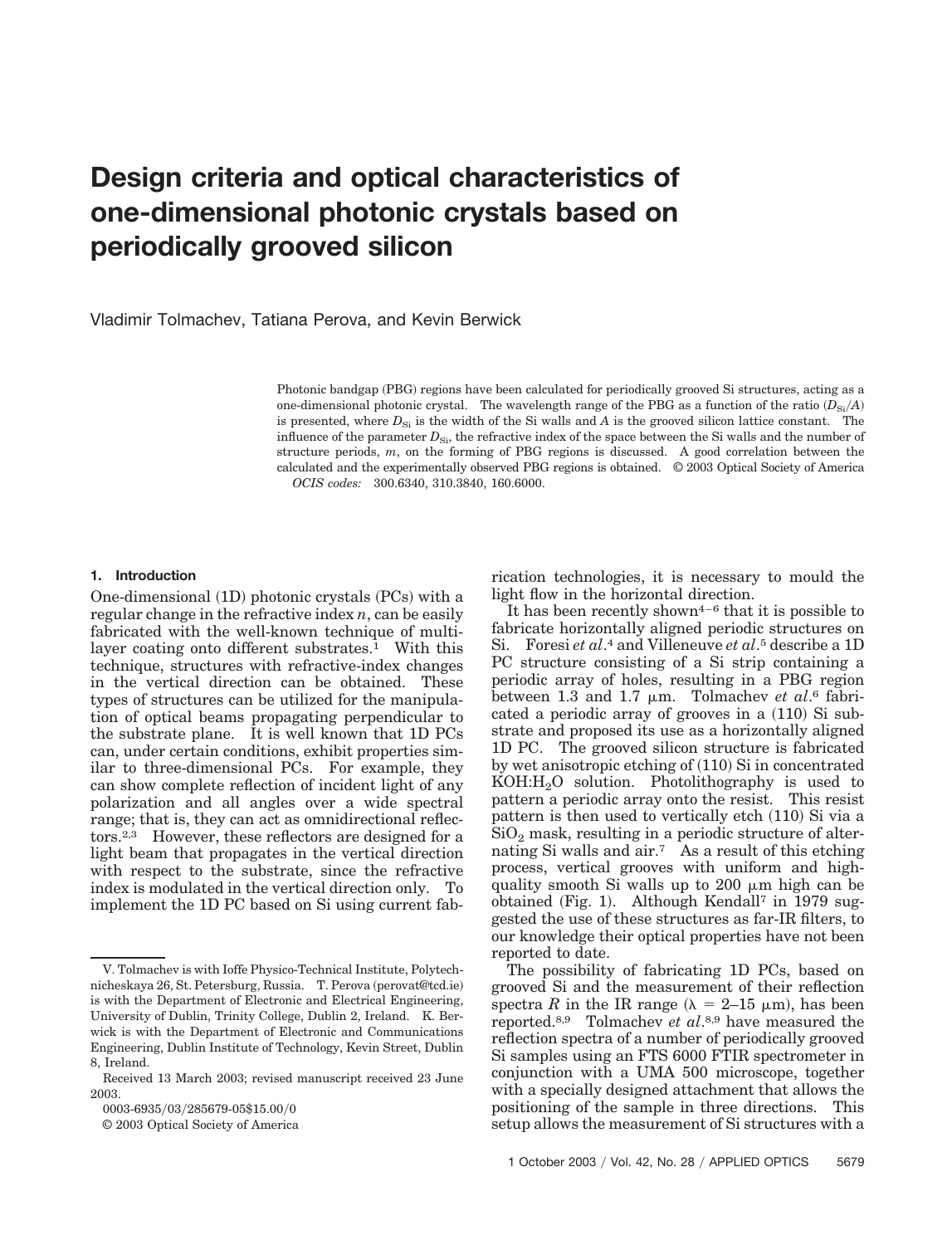

Fig. 1. Scanning electron microscopy image of 1D PC based on the periodically grooved Si with the lattice constant  $A = 4 \mu m$ , the number of lattice periods  $m = 7$ , and the width of Si walls  $D_{\rm Si} = 0.8$  $\mu$ m.

minimal incident beam aperture of 10  $\mu$ m  $\times$  20  $\mu$ m.<sup>8</sup> Samples they investigated had lattice constants of  $A = 16, 8,$  and 4  $\mu$ m.<sup>8,9</sup> For the sample with  $A = 4$  $\mu$ m, the main PBG can be partially observed in the range 10–15  $\mu$ m, whereas for the samples with  $A =$ 16 and 8  $\mu$ m, the PBG was out of the range under investigation. However, because of the high dielectric contrast  $(n_{\rm Si}/n_{\rm air} = 3.42/1)$  of these structures, secondary stop bands with a high reflectance *R* can be observed. Tolmachev *et al*.8,9 performed a fit between the calculated and the measured spectra of the secondary bandgaps as well as the main one, where available. This allowed a precise determination of the PC parameters  $(D_{\rm Si}~{\rm and}~D_{\rm Air})$ . A precise knowledge of these values is obviously necessary for further calculations when this grooved Si structure will be used as a matrix for a composite PC. Moreover, the wide secondary bandgaps obtained<sup>8,9</sup> are of particular interest since they allow the use of an additional shorter wavelength range without changing the lattice constant *A*. These results indicate the possibility of fabricating 1D PCs based on periodically grooved Si for the technologically important mid-IR range.

A considerable advantage of these 1D PCs based on grooved Si is that the air space can be infiltrated with a substance whose refractive index  $n_{\text{space}}$  is different from  $n_{\text{air}}$ . This difference will obviously change the optical properties of the composite material. Therefore, by using periodically grooved Si, we can either produce a family of 1D PCs or alternatively, we can build 1D composite PCs (CPCs). For example, in research by Tolmachev *et al.*,<sup>9</sup> a commercial nematic liquid crystal E7 with birefringence in the IR range of  $\Delta n = 0.2^{10}$  was infiltrated into a grooved Si matrix, leading to a change in the reflectance and to the manifestation of anisotropic properties in the composite structure. Even at this early stage of devel-



Fig. 2. (a) Calculations of the main PBG  $(M)$  and secondary  $(1, 2, 1)$ 3 etc.) PBGs for a 1D PC based on the grooved Si with number of periods  $m = 7, A = 4 \mu m$  at normal incidence of light. (b) Calculated (dotted line) and measured (solid line) IR reflectance spectrum of sample S2. Note that the reflection band cannot be measured above  $15 \mu m$  owing to the cutoff of the detector.

opment of these 1D PCs the necessity for extraction of both optical and geometric design criteria, the socalled "gap map,"1 for these PC structures becomes obvious.

The objective in performing this research is to calculate the PBG regions for grooved Si structures acting as 1D PCs and to compare these with those extracted from Fourier transform IR (FTIR) experimental data. This calculation and comparison allow us to determine the design criteria for these 1D PCs as a function of the fraction and the refractive index of one of the components and the number of structure periods, *m*.

#### **2. Calculations and Measurements of Photonic Bandgap Regions for a One-Dimensional Photonic Crystal Based on Grooved Si**

The characteristic matrix method $11$  was used to calculate the reflection spectra of a multilayered periodical structure. The following parameters were used during the calculations: normal incidence of light, number of periods in this structure  $(m = 7)$ ,  $n_{\rm Si} =$ 3.42, and  $n_{\text{air}} = 1$ . A scanning electron microscopy image of this structure is shown in Fig. 1.

For the calculations, the width of Si walls,  $D_{\rm Si}$ , is varied from 0.05  $\mu$ m up to a maximum value of 3.8  $\mu$ m in 0.05- $\mu$ m steps. The lattice constant *A* =  $D_{\rm Si}$  +  $D_{\rm Air}$ , where  $D_{\rm Air}$  is the width of the air space, was taken as  $4 \mu m$  throughout. For each value of  $D_{\rm Si}/A$ , the fraction of the Si component in the periodic structure, the spectrum *R* was calculated for wavelengths  $\lambda$  between 2.5 and 30  $\mu$ m. From each of the calculated spectra, the values of  $\lambda$  with  $R$   $>$  99% were plotted against  $(D_{\text{Si}}/A)$  as shown in Fig. 2(a). Since the main parameter of interest is the wavelength range over which the PC will operate, we plot operating wavelength  $\lambda$  versus  $D_{\text{Si}}/A$ , allowing us to obtain the so-called "gap map"1 for the grooved Si PC.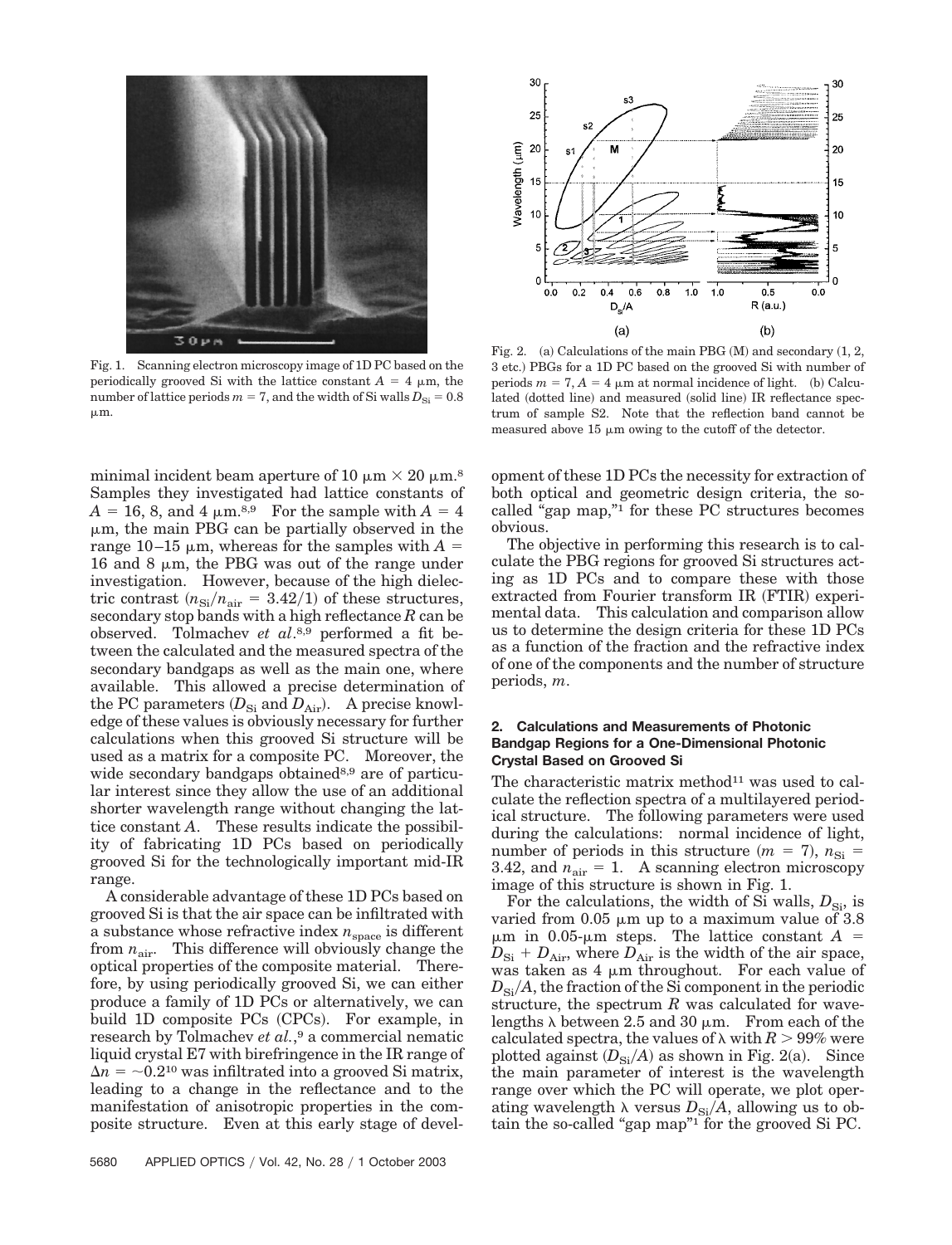The closed area represents the PBG region. As expected, the main PBG, marked M, consists of an ellipse-shaped area for  $D_{\text{Si}}/A = 0.03$  to 0.8. In addition, we also obtain a family of secondary PBGs  $(marked as 1, 2, and 3),$  which are also ellipses but are much smaller than the main PBG. Note that the numbers on the corresponding secondary bandgaps are arbitrary. The reflection spectra for samples of grooved Si with the same lattice constant *A* and  $D_{\text{Si}} =$  $0.8 \mu m$  (sample S1) and  $D_{Si} = 1.2 \mu m$  (S2) were obtained from Refs. 8 and 9 whereas sample S3 with  $D_{\rm Si}$  = 2.3  $\mu$ m was measured in this study. Regions with maximum reflectance were determined with IR spectra from these samples. The results are plotted in Fig. 2(a) for values of  $D_{\rm Si}/A = 0.2, 0.3$ , and 0.575 together with the calculated data. The calculated data are given as a dashed line, whereas the experimental data are given as a thick solid line, which intersects the closed areas on Fig. 2(a). All data above the line at  $15 \mu m$  (dashed-dotted line) is calculated only because it cannot be measured since the cutoff of our UMA 500 MCT detector is at  $\lambda \geq 15$  $\mu$ m. Note that the calculated (dotted line) and the measured (solid line) IR reflectance spectrum of sample S2 is also shown in Fig. 2(b).  $\;$  In Fig. 2, we have explicitly illustrated the correspondence between the calculated and the experimental data for sample S2 for both the main and the first secondary gaps. It should be obvious from Fig. 2 that this agreement extends to other secondary gaps as well, but the lines showing this were omitted for clarity.

The spectral edges of these bands exactly coincide with the intersection points of the line corresponding to  $D_{\rm Si}/A$  and the boundary line of the PBG regions. For sample S3 the main PBG is out of the range of our FTIR measurements owing to the cutoff of the detector as discussed earlier in this section. So, for this particular sample S3, only the calculated data for the main bandgap are presented with a dotted line, whereas for the secondary bandgaps both experimental and calculated data are shown with a solid line that intersects the PBG areas. Note that the experimental and the calculated data coincide well as was in the case of sample S2.

Using Fig.  $2(a)$  it is possible now to choose the necessary parameters for the design of 1D PCs based on grooved Si. As was shown in our investigations,<sup>8</sup> the secondary bandgaps observed from grooved Si are also quite efficient. We may now predict the design criteria for using these bandgaps as stop bands suitable for different regions of IR spectra. In particular, using the gap map shown in Fig. 2, we can identify the range of wavelengths that can be practically realized for these structures. Consider the main PBG and the first three secondary PBGs. Starting from the fixed parameter  $D_{\rm Si}$ , we can predict the wavelength range in which this particular PC will work. Alternatively, we can determine the parameter  $D_{\rm Si}$ , which is necessary to obtain a PC over a certain wavelength range.

For example, if we want to use a PC with  $D_{\text{Si}}/A =$ 0.5, we can determine from Fig. 2 that the wave-



Fig. 3. (a) PBG regions for the main and the two closest secondary bandgaps versus filling factor  $D_{\text{Si}}/A$  and number of periods *m* shown beside the respective bandgap. (b) Calculated reflectance spectrum for the grooved Si structure with 1 lattice period  $(m = 1)$ . The lattice constant  $A = 4 \mu m$  was used for all calculations.

length range of the main bandgap is between  $\lambda = 15$ and  $25 \mu m$ . Alternatively, if we specify that we wish the wavelength range to have a maximum width between  $\lambda = 8$  and 11  $\mu$ m, then we would need to have a  $D_{\text{Si}}/A = 0.1$  if we wish to use the main gap. Alternatively, we can use the secondary PBG and a value of  $D_{\rm Si}/A = 0.53$ .

Note that deep anisotropic etching of Si can reduce the width of the Si walls.7,8 The mechanism of grooves formation in Si is based on the difference in etching rate, *V*, for different crystallographic orientations,  $\langle 110 \rangle$  and  $\langle 111 \rangle$ . As was shown by Kendall,<sup>7</sup> a groove depth,  $h$ , up to 250  $\mu$ m can be obtained with minimal side etching of Si walls owing to the large  $\arctan{V_{\langle 110 \rangle}/V_{\langle 111 \rangle}} = 150{\rm -}200.$  Unfortunately, side etching of the Si walls increases with an increase in groove depth. This effect can play a crucial role for  $D_{\rm Si}$  < 1  $\mu$ m. Obviously this effect must be reduced as much as possible. Thin Si walls may stick together and can even be destroyed if the wall depth is large.8 In practice, we choose for the purpose of our calculations a Si wall width larger than  $0.3 \mu m$ . It is also necessary to take into account that the depth of Si walls in a structure must be large enough to allow the light beam to pass if IR measurements are necessary during the structure analysis. The minimal aperture of a standard FTIR microscope is  $\sim$  10  $\mu$ m  $\times$  $10 \mu m$ , and therefore the groove depth must be larger than 20  $\mu$ m in this particular case. However, for practical applications of 1D PC when the aperture of the light beam can be reduced to the size of the diameter of the optical fiber, a much smaller depth  $(\sim]2-4 \mu m)$  can be used.

Furthermore, calculations of the PBG regions versus the number of the lattice periods  $(m)$  from 2 to 11 have been performed with the same  $A = 4 \mu m$  see Fig. 3(a)]. The reflectance spectrum for  $D_{\rm Si}/A = 0.2$ (at  $m = 1$  and  $D_{\text{Si}} = 0.6 \text{ }\mu\text{m}$ ) is shown in Fig. 3(b) as an example. As can be seen from this figure, the bands at  $\approx$ 3 and 10  $\mu$ m do not reach a value of 99%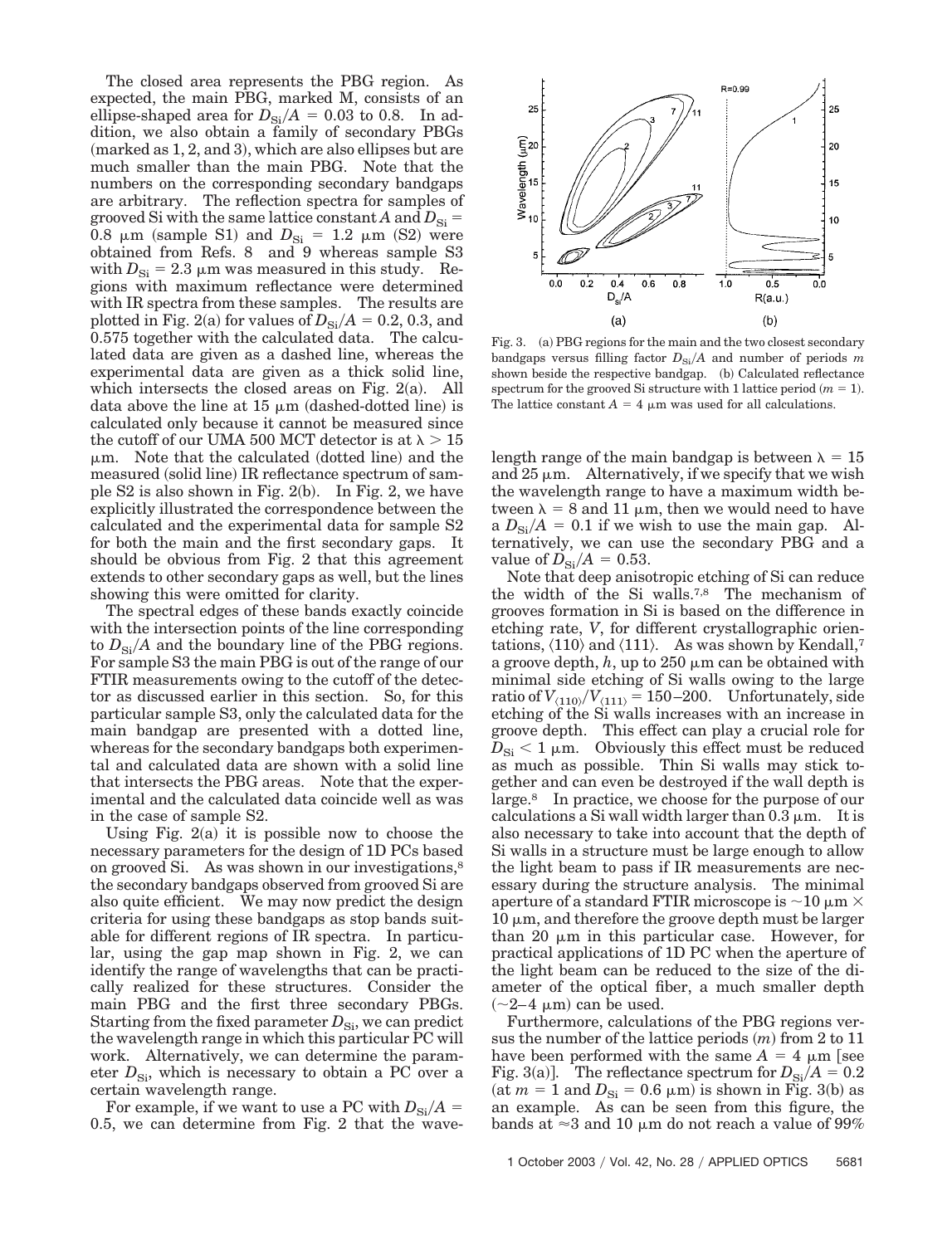

Fig. 4. (a) PBG regions for the main and the two closest secondary bandgaps for the empty  $(n_{\text{Si}}/n_{\text{space}} = 3.42/1)$  and composite  $(n_{\text{Si}}/n_{\text{space}})$  $n_{\text{space}} = 3.42/1.6$  grooved Si structures. (b) Calculated reflectance spectra for the same conditions with  $D_{\text{Si}}/A = 0.125$ ,  $A = 4$  $\mu$ m, and  $m = 7$ .

at maximum reflectance. We conclude that for this particular example the band map cannot be built up, since this method is based on the use of the spectral regions with  $R > 99\%$ . None of the calculated spectra obtained for  $m = 1$  and  $D_{\rm Si}$  ranging from 0.1 up to 2.9  $\mu$ m have an *R* value greater than 99%. Therefore, to obtain the PBG it is not sufficient to fabricate a structure with one lattice period (two Si walls and one air space). Although, as can be seen in Fig. 3(b) these types of structure can have other uses, for example, as a mirror with a reflection in the range of 80%–97% if necessary. Calculations show that the reflection band in this case will be quite wide from 9 up to  $15 \mu m$ ).

Increasing *m* to 2 periods a structure with three Si walls and two air spaces leads to the appearance of ellipselike regions for both the main and the secondary gap maps as expected  $[Fig. 3(a)].$  Further increases in *m* from 3 to 11 periods result in an expansion of the PBG regions with practically no difference between PBG regions for  $m = 7$  and  $m = 11$ . Therefore, when designing periodically grooved Si structures, with a filling factor  $D_{\rm Si}/A$  variation in the range of 0.1–0.7, there is no reason to fabricate more than 7 lattice periods, since further increase in *m* do not result in any change in the optical characteristics of these structures.

A considerable advantage of 1D PCs based on grooved Si is that the air space can be infiltrated with a substance with a refractive index  $n_{\text{space}}$  different from  $n_{\text{air}}$ . For example, as was shown by Tolmachev et al.,<sup>8</sup> grooves can be easily filled with liquid crystals. To understand the changes in the optical characteristics of composite structures, we performed a simulation of PBG regions using the average refractive index of liquid crystal in the isotropic phase, i.e.,  $n_{\text{space}} = 1.6$ . The PBG regions for the main and the two closest secondary bandgaps, obtained as a result of these simulations, are shown in Fig.  $4(a)$  by the thick solid line. The PBG regions for the initial

5682 APPLIED OPTICS / Vol. 42, No. 28 / 1 October 2003

 $\text{structure (with } n_{\text{space}} = 1) \text{ are also shown in Fig. 4 by}$ a thin solid line for comparison. As can be seen from this figure the increase in the refractive index of the grooves from  $n_{\rm space} = 1$  to  $n_{\rm space} = 1.6$  leads to a decrease and shift of the PBG area. The important outcome is that filling the grooved structure with liquid crystal, with  $D_{\rm Si}/A$  between 0.1 and 0.7, results in the short wavelength edge of the main PBG being shifted substantially, whereas the long wavelength edge changes only a little. For  $D_{\text{Si}}/A \approx 0.6$ , this edge remains practically unchanged. Therefore, when designing a composite structure, one must bear in mind that the spectra of the initially empty periodically grooved Si structure and that after the air gaps have been filled with liquid crystals can be very different. An example is shown in Fig.  $4(b)$  in which the secondary bandgap shown at  $5 \mu m$  in the empty structure completely disappears after filling the grooves with a substance with a refractive index of 1.6. However, a bandgap at  $7.5 \mu m$  does appear instead. The authors are working on a more detailed investigation of the composite structures based on periodically grooved Si infiltrated with liquid crystals and will publish their findings in a forthcoming paper.

#### **3. Conclusions**

Calculations of the PBG regions for periodically grooved silicon acting as 1D PC have been performed. On the basis of these calculations a gap map was produced for a PC based on grooved Si with a lattice constant  $A = 4 \mu m$  and with various Si wall widths  $D_{\rm Si}$ , a number of lattice periods, and a groove refractive index. This gap map allows the design of 1D PCs with gaps in user-specified wavelength ranges simply by altering the geometry. Alternatively, we can use this map to predict the wavelength range over which a particular PC will perform. FTIR measurements of the PBGs performed for a number of grooved Si samples in the range  $2.5-15 \mu m$  show excellent agreement with the calculated PBGs.

The authors thank the Enterprise Ireland International Programme  $(IC/2002/029)$ , the European Commission (INTAS 01-0642), and the Russian government contract N40.072.1.1.1180 for partial support of this research. In addition, we thank E. Astrova and S. Gaponenko for privately discussing this research with us.

#### **References**

- 1. J. D. Joannopoulos, R. D. Meade, and J. N. Winn, *Photonic Crystals: Molding the Flow of Light* (Princeton University Press, Singapore, 1995).
- 2. Y. Fink, J. N. Winn, F. Shanhui, C. Chiping, J. Michel, J. D. Joannopoulos, and E. L. Thomas, "A dielectric omnidirectional reflector," Science 282, 1679-1682 (1998).
- 3. D. N. Chigrin, A. V. Lavrinenko, D. A. Yarotsky, and S. V. Gaponenko, "All-dielectric one-dimensional periodic structures for total omnidirectional reflection and partial spontaneous emission control," J. Lightwave Technol. **17,** 2018–2024 (1999).
- 4. J. S. Foresi, P. R. Villeneuve, J. Ferrera, E. R. Thoen, G. Steinmeyer, S. Fan, J. D. Joannopoulos, L. C. Kimerling, H. I.